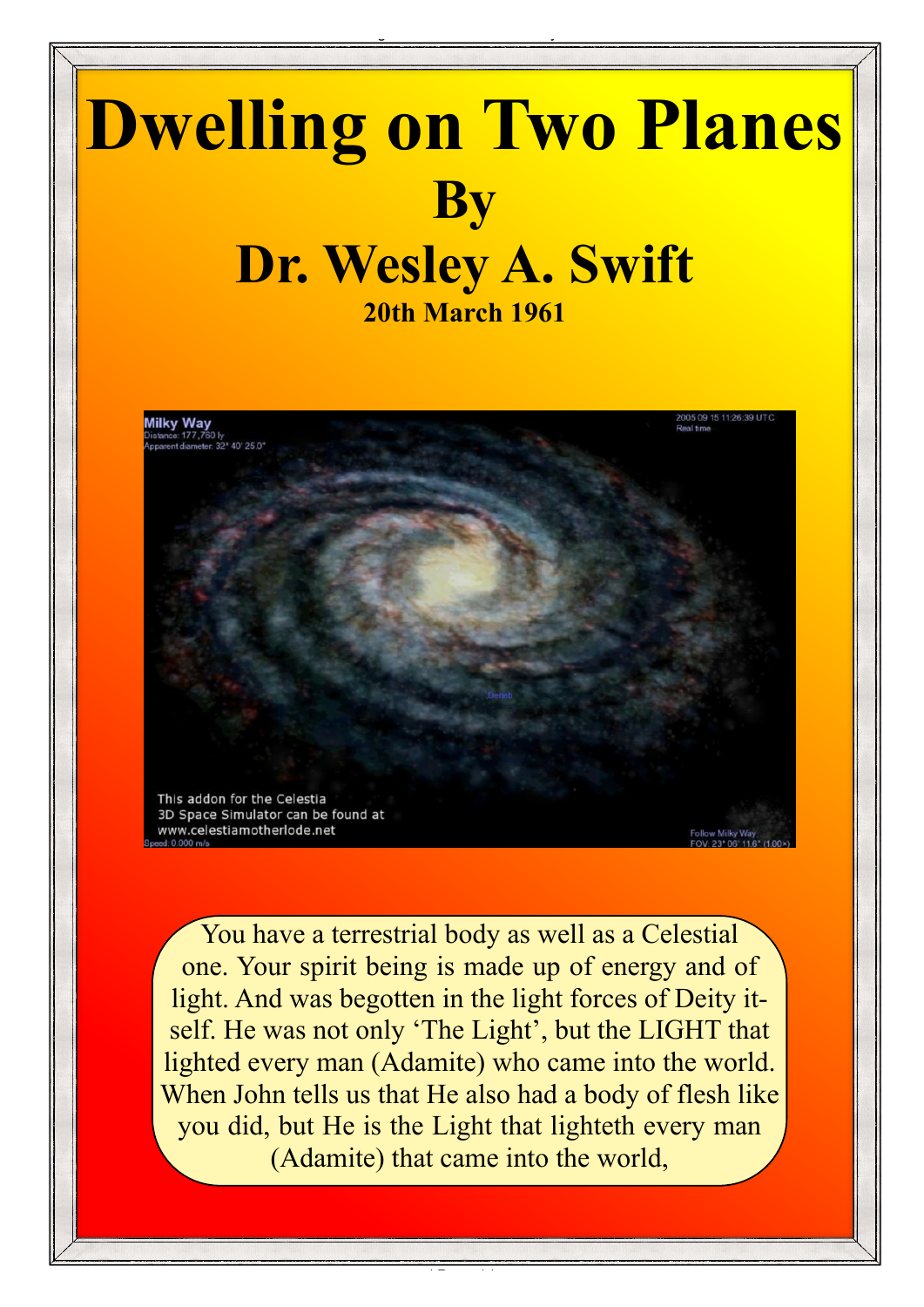### **Dr. Wesley A. Swift**

Dr. Wesley A. Swift, the son of a Methodist minister, was called to preach in his teens. He was a dynamic, inspired speaker who taught uncompromising Biblical truths ignored

by modernist ministers. His anointed preaching brought forth a high spiritual dimension of understanding to the Kingdom Identity message, giving "life" and "power" to the Sacred Word. Even the antichrists acknowledge that, "Wesley Swift is considered the single most significant figure in the early years of the Christian Identity movement in the United States."

Dr. Swift founded the Church of Jesus Christ – Christian in the 1940's, a ministry that spread the Kingdom Identity message nation-wide to YHVH's Children, the White spirit-race known Scripturally as "sons of God". By



teaching these truths to true Israel, this warrior-priest put fear in the hearts of the enemies of Christ. Following Dr. Swift's death in 1970, his widow Lorraine Swift faithfully carried on the Church of Jesus Christ – Christian. We are highly honoured to be able to continue Dr. Swift's work, by placing those works that we have in print here on our web site ...preserving and earnestly contending for "the faith which was once delivered unto the saints"...for any and all to read.

We, at the Covenant Church of Yahweh hope that you will study, enjoy, and appreciate Dr. Wesley Swift's works.

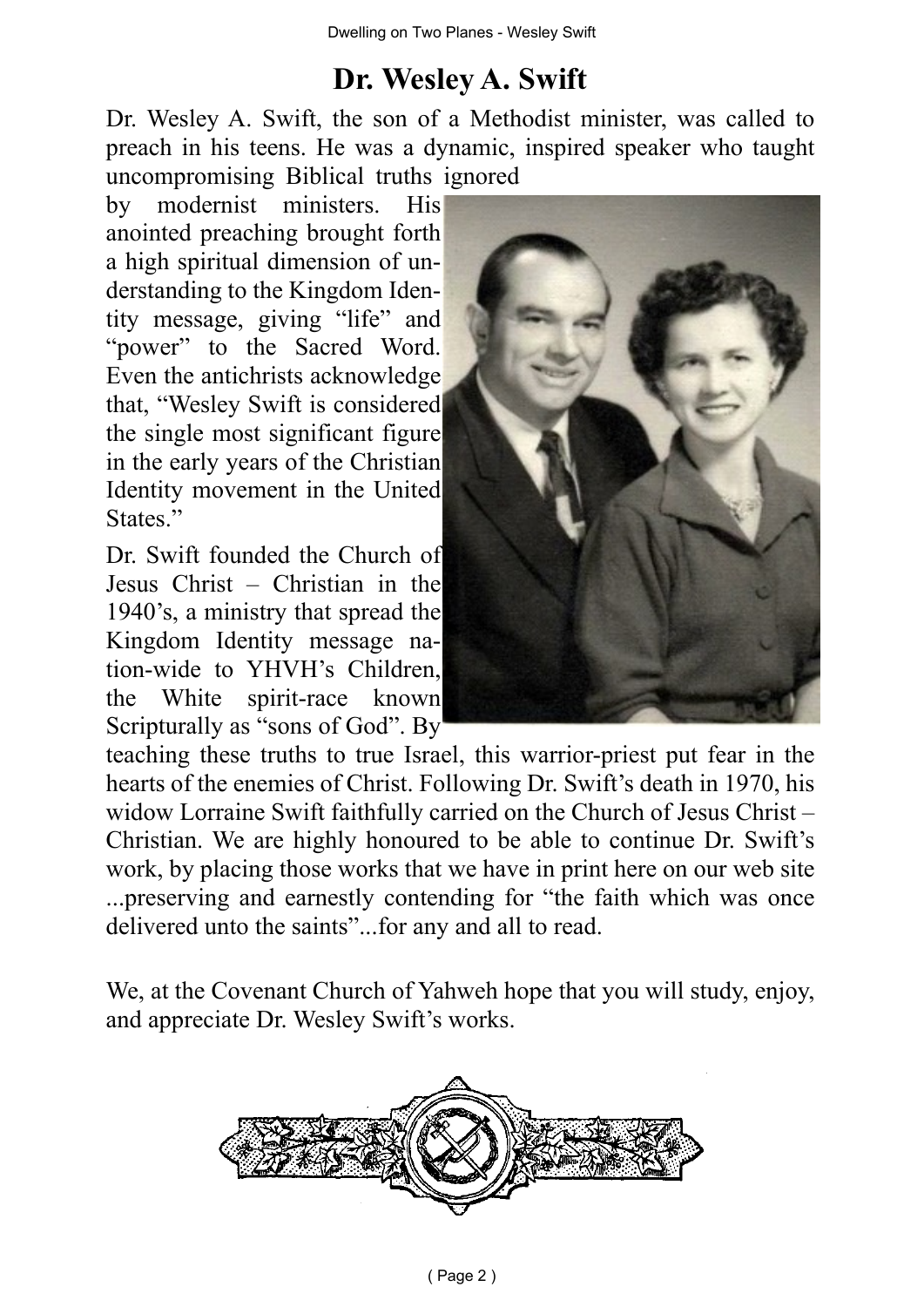### **Dwelling on Two Planes By Dr. Wesley A. Swift 20th March 1961**

Dwelling on Two Planes - Wesley Swift

This is a subject we have not touched for some time and it is significant that we turn our attention to this reality. There are all kinds of people that make up our world and we are very well aware of it. We are well aware of what goes into the making of a structural Universe. We are aware of the sun, the moon and the stars and of the earth which we live upon. We know that these elements are made out of the energy and that the positive and the negative of electricity are the sum of the composites out of which all matter is controlled. We are also aware that we have a body made up of the same consistency and that this body is made in a physical world out of physical substances. We are aware of this body that we reside in and that we can touch this body, and we can behold with our eyes the bodies of others. We can behold everything which we can with the senses perceive. There is no question in our minds but that we are living in a physical world and that we are physical creatures with the physical capacity to understand and know. But in this entire situation, we declare unto you also, that you are dwelling in two planes. And that this is not true of all of the people who dwell in the world today. This is only true of these peculiar people of which you are a part. This is true of God's Household. This is true of the Race which God has established in the earth to build His Kingdom. It is thus true therefore that you who are dwellers in two planes and you must understand as to what this completely embodies. You are not only a Celestial and spiritual being as well as a physical being, most of you are aware of the fact that there is, apart from the mere physical factors of your earth occupancy. In fact, most people will tell you that they dwell in this body. And they are quite well aware that there is more to them than just the substance of the body, or even the mechanical processes of the brain.

I tell you that it is important that we understand this mystery because the power which belongs to you and me as sons and daughters of God, that you produce not only God's Kingdom, but you gain ascendance over the powers of darkness, and shall be made manifest in a physical world. And there is going to be the power which belongs to you as a child of God, and the power which belongs to you from spiritual realms. While the physical creation is held together by the energy and the mind and the will of God who produced this energy, all the substance which we think is so important and remains as solid, is held together by the Will of God and is organized in the energy of which it is a part. In the farthermost course of the Universe, and the light coming thru the spectroscopes, when broken up in analysis, tells us in the chemical composition in the reflecting body, is also the same thing as of earth. Thus this physical Universe may be somewhat more extensive than some peoples finite minds can comprehend. Most people have never even stopped to measure the vastness of the Universe. But we are still talking about a temple creation. There is one thing about a physical body and a temple creation which we must understand. That except it be sustained by the law of the energy of spirit, it is coming apart. It is disintegrating. It is changing. It is not remaining the same. But there is one thing I think that you should understand about Spirit. It is that spirit never disintegrates, spirit never dies. This does not change.

Therefore, to bring heaven to earth, it was necessary to bring a spiritual household and transplant it into earth to bring earth back to its proper relationship with God. When we talk about dwelling on two planes, I want you to know that you carry with you a true capacity for thought and a reasoning also. You have a terrestrial body as well as a Celestial one. Your spirit being is made up of energy and of light. And was begotten in the light forces of Deity itself. He was not only 'The Light', but the LIGHT that lighted every man (Adamite) who came into the world. When John tells us that He also had a body of flesh like you did, but He is the Light that lighteth every man (Adamite) that came into the world, then it is quite obvious that many individuals who are born in the earth, many who are born of creations to begin with, are of earth stock and earth order to begin with. Every one of the White race, every one who makes up the White nations of the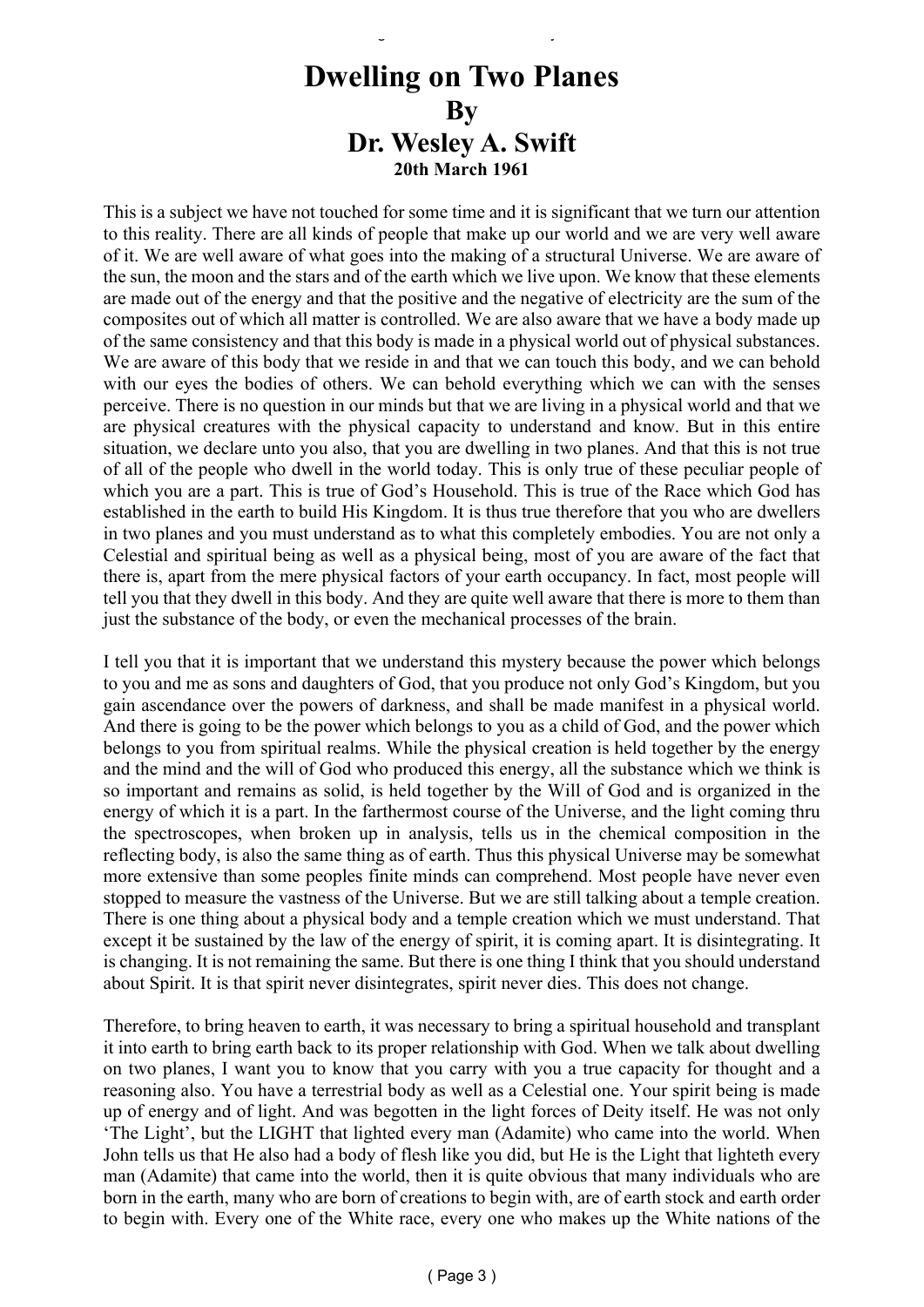world, of the Adamic seed, came in this world and their spirits came into this world. Thus I tell you that those who are dwellers on two planes (the spirit within you was with the Father before this cosmos was ever formed) this spirit that is resident in you today, and in this room at this very time, was not only witness to the historic events of this solar system. But from the time of its being begotten of spirit in the endless ages of yesterday, up until this hour, has been abiding ageless, deathless, a child of the Most High.

I understand that some truths which are contained in the Scriptures have been known to the ancients for our forefathers were given great revelations. Such men as Enoch and Ezekiel and others understood this. These are not necessarily Orthodox truths. What do I mean by Orthodox truths? I mean something that may not be taught by the average theological seminaries, to teach, as Methodists, or Presbyterian, or any other particular branch as a solidified doctrine. I know, for a group may not have been solidified for general teaching in some of the books of their theology in printers ink, in black and white. But a great number of people have shut their eyes to any other revelation or any other group which was not already coined and codified. But I want you to know that the greatest things that men will ever learn, which they do not as yet know, because the revelation of spirit has not as yet revealed to them, but they shall receive them and it is not written in books.

I want you to know that all the revelation that God has given men is also not contained in the Bible either. Because if all of the things which God has done and even if all of the acts and events of the history of God and His household and the works of the man Incarnate Christ Jesus, and what He did were put in books, then Jesus said that the whole world could not contain them. I had someone take that down to the fine points and someone said, 'Dr. Swift, that is an exaggerated statement.' But Christ never exaggerates. And there are as many sidereal systems in space as there are grains of sand on the seashore. Just remember that. Therefore, we know that if there was just one book on each one of these sidereal systems, there would be more books than there were grains of sand. So this is not an exaggeration. For most books are larger than a grain of sand. However, I have found some intellect about that size, which most books were bigger.

We are not only living in an important period, but we are living in one of the most important periods of human history because EVERY SECRET THING SHALL BE MADE KNOWN. But you are also capable of knowing it while you are resident in this body. Before God consummates this age, there will be NO knowledge, which He possesses, that you, in the wave-length of your spirit, (which is connected to His Will) won't be able to understand and know. In the hour when God again moves into the physical world to walk with you, then He said that in a moment, with speed like a flash of lightening, the twinkling of an eye, (He is just using this phrase to show the speed) but with the same speed as an electronic force moves, every single consciousness of thought and every man of your race, is going to be adjusted with the Father. You are going to see as He sees. And you will know as He knows. And a lot of ideas will change in a hurry, without argument. And that is also beneficial. But there is one thing I think that we can all agree upon. And that is that as the children of God, this Word of God contains enough upon this subject to cause every intelligent student to search and seed for more of his heritage and the things which belong to him.

You are all acquainted with expressions in the scripture which you do not always analyse. And before we go into all the phrases this might go in to, let us turn into the book of Revelation. Here we have this book and the Apostle John, one of the Apostles of Jesus the Christ, one of the Apostles who leaned upon every word that Jesus spoke and digested as far as it was possible for him, these things which he was taught. More than that, John knew that this was Incarnate Deity, the Messiah of the race. And also because he knew the enemy, John was probably one of the most outspoken writers of the scriptures concerning the enemies of the Christ and the inassimilable offspring of Lucifer which upset the balance of the Universe. John was probably the most outspoken writer of the scriptures, but he knew this subject. That is why some of those forces today want to rewrite the book of John and take out the Gospel of John. But you find the people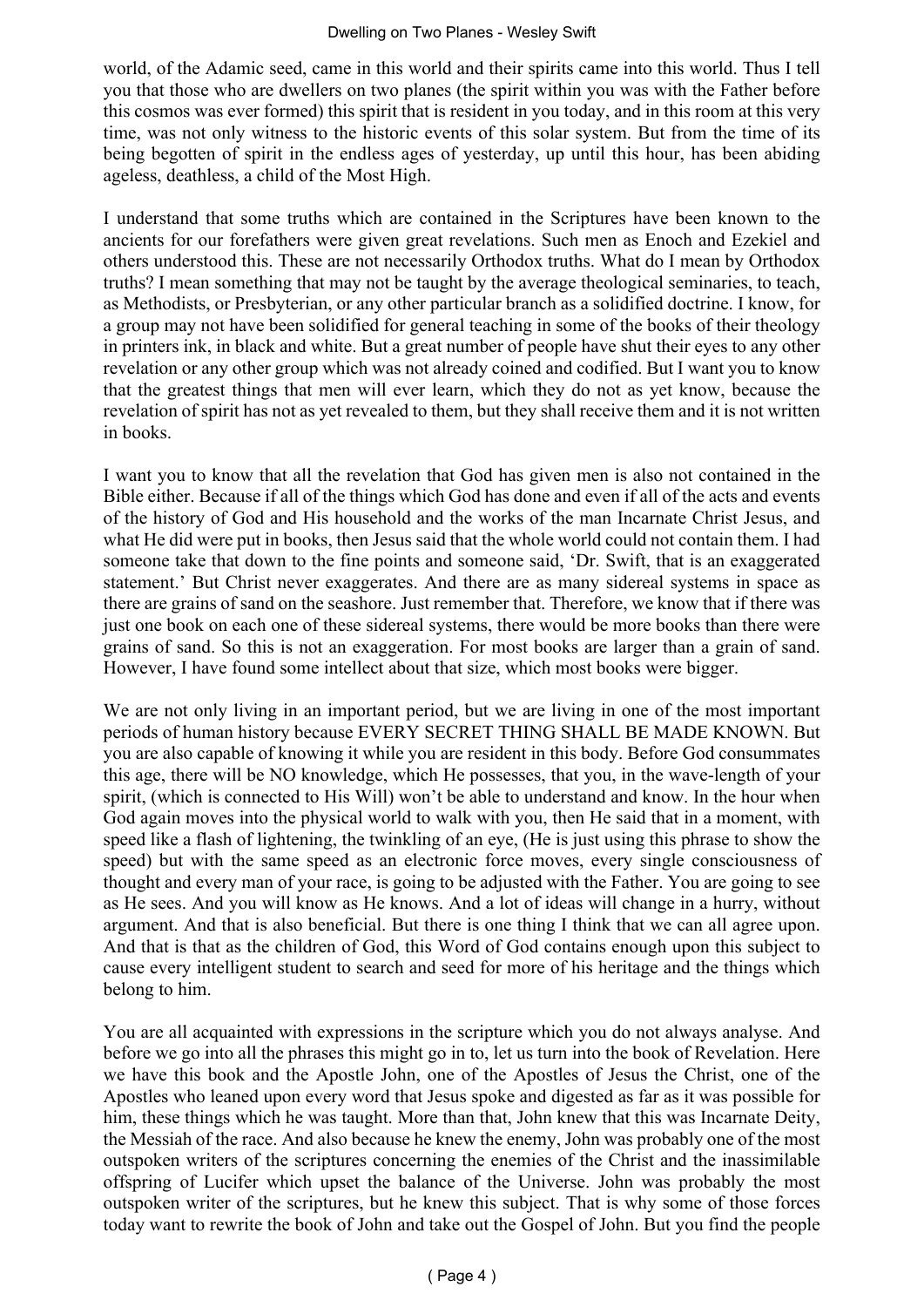#### Dwelling on Two Planes - Wesley Swift

who want to take out John's Gospel, try to tell you the reason for this is because John was anti-Semitic, and that he is the trouble maker of the Bible. But I want to tell you that you do not have to worry about this because Jesus called him a beloved disciple. That this one out of all the disciples of Christ was the one that He not only said was a beloved disciple, but John had a deep desire not only to know, but to follow Him, he was the perfect disciple of Christ, then you can be sure that with the approbation on the things that John wrote. You don't have to worry about the opinions of the enemies of Jesus Christ. I have long thought that it is time that we cultivate our thinking of God by the truths of God rather than the thinking of the enemy.

We turn then to John and he is out on the Isle of Patmos. Do you know why he is there? He is there because of his testimony concerning Christ. And he is there because the Jews had him put there. They used their political influence to put him there. They put him there because the power of his message and the things that he witnessed were one of experience. But I also want to call your attention in this opening chapter of Revelation that John did not seem too disturbed because he was out here in exile on the Isle of Patmos. But this was the LORD'S day, the first day of the week, the day of Resurrection. And it tells me here that John said that he was in the spirit on the LORD'S day and something happened. What did he mean when he said, 'I was in the spirit on the LORD'S day.'?? It meant that although he had a mind like yours and reasoned on all the things which the senses brought to him, he was aware both from the teachings of Christ and his racial heritage which is one with you, of the spiritual things which was also, sometimes invisible from the standpoint of video frequency, but none the less real, but he was thinking about the spiritual forces and the things which Christ had said and about the things that related to the flow of Divine Power from heaven to earth.

And as he meditated, these things were now being activated by the spiritual knowledge of his spiritual being. You say, 'What do you mean?' I mean that you have a spiritual, Celestial body inside of you. And you have within that Celestial body, a Celestial mind, a mind which is vibrating one with God. The Apostle Paul then tells you that we have the mind of Christ. Someone said, 'That is too much for men to assume.' My friends, this is not robbery. It is the Will of God that you know the Sonship, the Light and the Power, and Wisdom of the MOST HIGH dwells in you. It is in your Celestial being. You not only have the mind of Christ, but the mind of the spirit knows and thinks when your physical brain may be thinking on something else, which is still in Celestial contact. Do you know that while you sleep, your spirit prays in a symphony of thought for things that you have not even dreamed of? Do you know that it tells you here in the scripture that your spirit prays for things that you have need of by vibrations which cannot be uttered? Someone says, 'But how can that be?' Because, my friends, the spirit is perfect.

Any errors that you have made were made in this physical body. Anyone who has not made any errors has not lived. And error that you have made, any violation which you might have made, is because of the violation of the proper relationship of your understanding and the proper knowledge where you think. Because you have to think wrong before you can act wrong. Transgression is no reflex action. Transgression is the result of wrong thinking. That always disturbs some very Orthodox thinking people because they do not want anything which relates to earth, or anything which relates to spirit bound up with thought. Let me tell you something. The way people are transformed out of error is by the renewing of your mind. A lot of people are out trying to save spirits, but there is no spirit that needs saving. The spirits of the children of God do not need saving. Because this spirit being was begotten of God before the world was framed. And that is why you can say 'Our Father who art in the planes of spirit,' because that is where the spirit is begotten. You are the children of God after the spirit. That is why the Apostle Paul said, 'We are not born of corruptible seed, but of incorruptible seed which abides forever.' That incorruptible seed is the light energy seed of the light of God's own being.

You know that John was on the Isle of Patmos on the LORD'S Day when this was unveiled. But this disciple John, who was there in the Isle of Patmos on this LORD'S Day had written some Epistles. And he said, 'I write unto them that are perfect.' And then he made this strange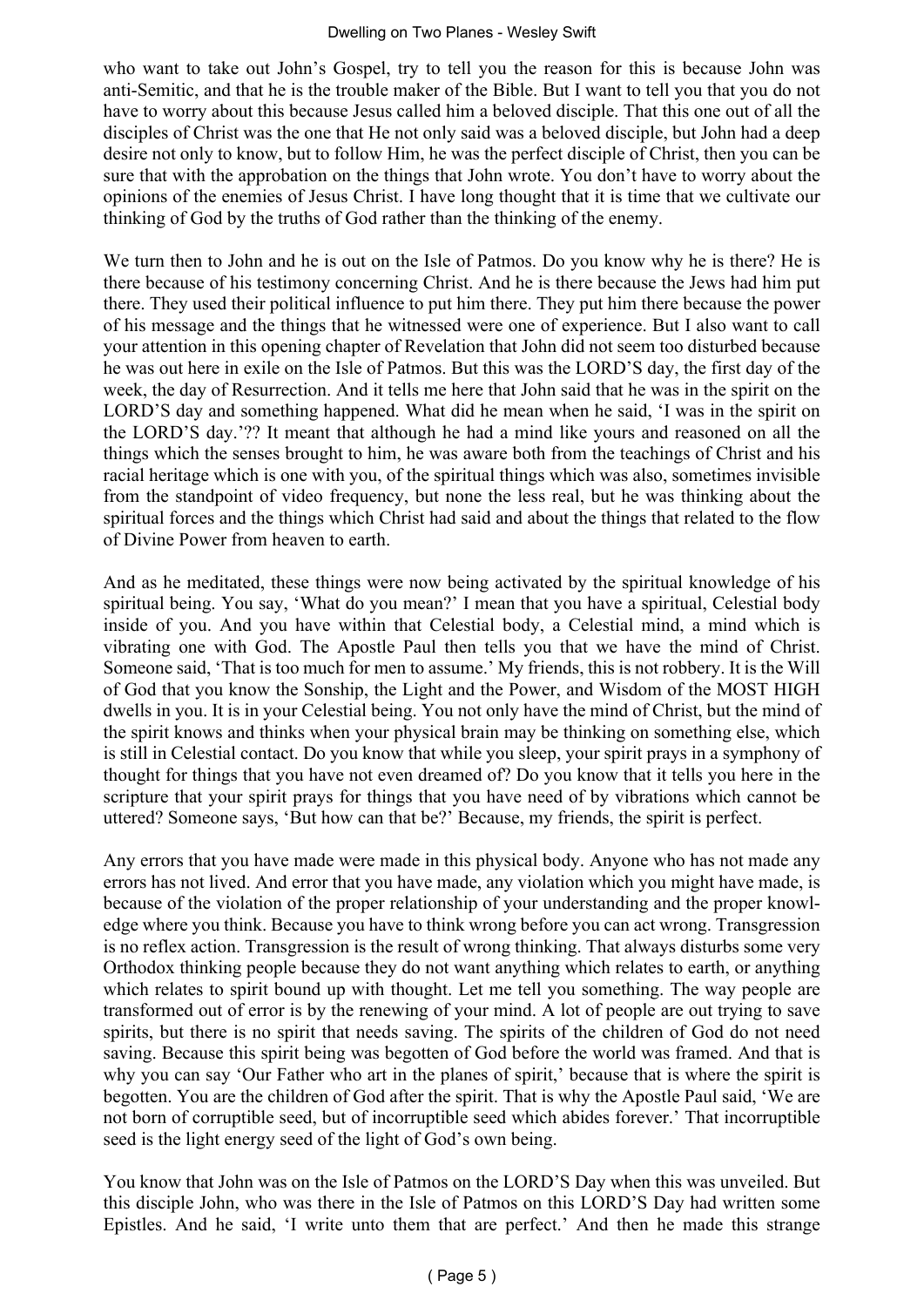#### Dwelling on Two Planes - Wesley Swift

statement that 'he who is born of God, cannot sin, for His seed remaineth in him.' When you look at human misbehaviour, you can even find fault with your friends and your relatives, let alone the rest of the world. You can see whether or not someone is perfect. But the Apostle Paul could see that you were born of incorruptible seed. And John said, 'I write to them that are perfect.' Thus what John was saying is that 'I am appealing to them that are the children of God, who are begotten in HIS Spirit, because that spiritual seed and that spiritual being does not transgress.' However, neither Paul or John seek to disallow the errors made by men. But they were also aware that the spiritual consciousness was resident with us.

I declare this afternoon that the difference between the Christian nations of the Western World, and Africa and Asia, both in their adaptability and guidance, all of the technological secrets, the secrets of physics and chemistry, of botany and biology, and of astronomy and metallurgy, and of all the things which form the technological genius of our times, is because we get inspiration out of a clear sky, as some people think. They will say, 'I got that idea right out of a clear sky.' Well, it has to be a clear sky for some ideas to come thru. But they get it, my friends, out of the seat of inspiration. Truly a people without a vision would perish. For without a vision they would not know how to do anything. The only distinguishing quality between the body of a White man and a man of any other race is its colour and its shape. But that does not mean that the content is the same. That does not mean that just because there is a difference that we hate or despise any portions of God's creation. But it does mean that we should be intelligent enough under Divine Law, to preserve the status as God ordained it, and not seek to mutate this society by intermingling and disturbing its blessings, or disturbing the energy factor of its thought consciousness. One of the great catastrophes of mongrelisation in our time, is this mutation of the wavelength of thought. And if this involves one of your race, they would not be able to pass on the spiritual vision because of your relation to the spirit to consummate it.

There are many creatures who dwell in the earth. And there are several races of men. And these races have certain characteristics which mark them both in their physical appearance, but also in the capacity of revelation and vision which is different. Some of them are completely soulish. They can only have the reasoning centre of light consciousness in the body and the sense pattern of what they can touch, sense and taste here in earth. There are some who have elements of spirit no longer, and until such days in the timing of God, there shall be a new creation and new creatures thru His power and His light and purpose, they also are in a different cycle than you are. And everyone of the Adamic race is a dweller in two planes, even though many do not know the advantages or how to apply it. Many of them have been casualties of this vast flowing stream of light into the earth, though not beyond the power of the Father to restore or re-establish. In fact, nothing is beyond the power of God to re-establish and to restore. Nothing in God's Universe can get beyond His Grace or His desire, or His plan to put it back in order.

In the writings of the Apostle Paul as he talks about the things which were fore-ordained before the foundation of the world, then we see that Peter, energized by the Holy Spirit, with a great vision of things that reach out into the Divine plan and go back into the yesterdays and forward into the tomorrows, he also talks about the restitution of the Holy things which has been preached by the Holy Prophets since the world began. Yes, we find that theology does not embrace that because they have not thought in the range of thought which was revealed to the Apostles by the Spirit. Today what America needs is more preaching with spirit and less propaganda. Today one of our problems is that the world order has embraced philosophies and strategies which are waging war against God's Kingdom. And now that the Kingdom of God is in the world, it challenges the world to come back into proper balance with God and to be ruled over by God's laws, coming out of His Kingdom. And they wish to rule in their own way in the processes which are a violation of God's law. They are activated by this in the seat of their World consciousness. And as such, they have put out many phrases. The reality of Lucifer and the cunning of Lucifer has adapted many of these phrases to make them appear as though they have every good intention. It is impossible today, unless you show some suggestion to take over the thinking of people. There are a lot of people whose minds are captured. And we consider them today, as the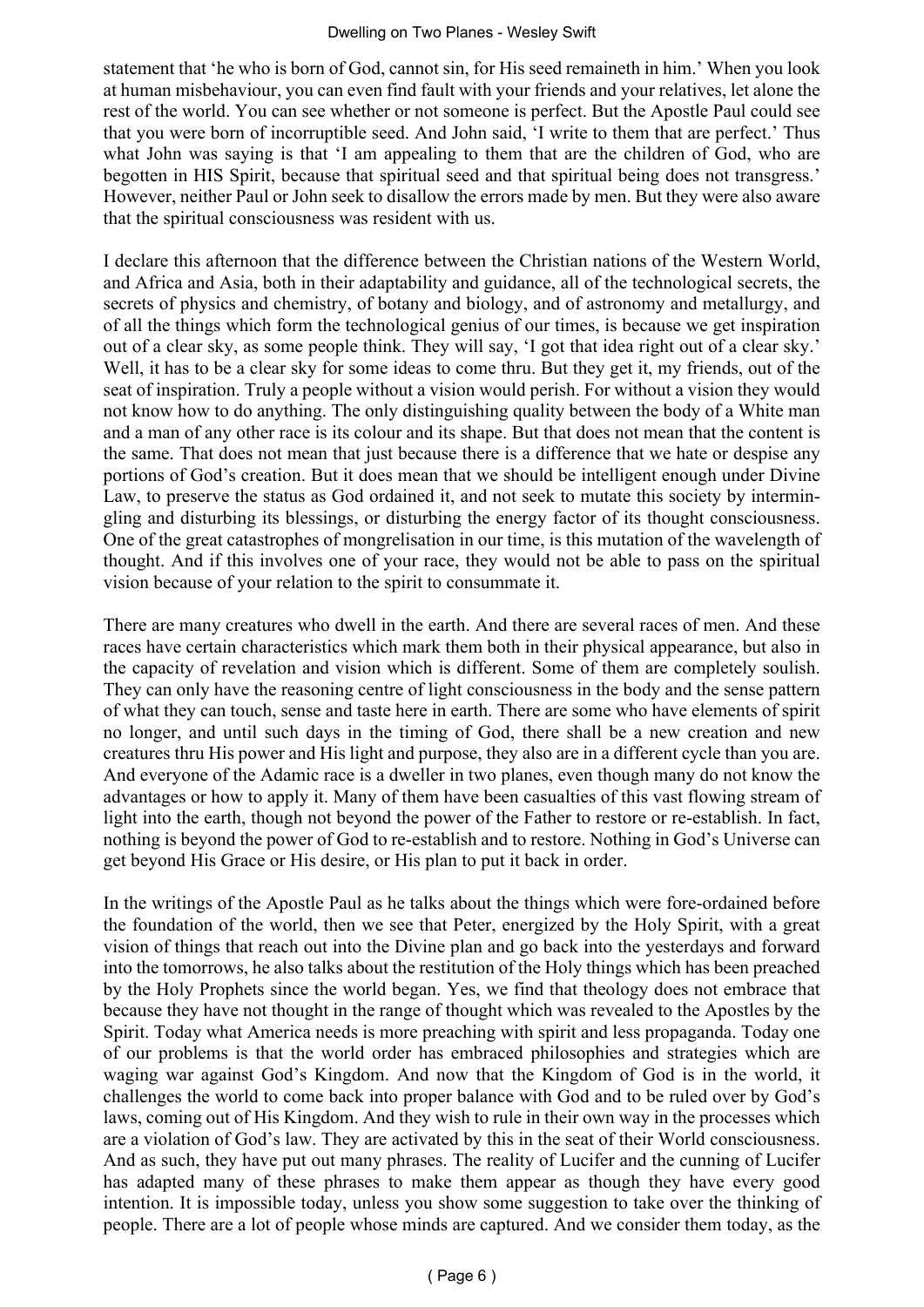casualties in this struggle of a transplanted race of spirit from heaven to earth against this force of darkness. But this is a struggle they are going to win. Even so, we have casualties because some embrace the errors.

We want you to realize that when John was in the spirit on the LORD'S DAY, his consciousness was thinking in terms of the Spirit. And he heard a voice. And he heard the sound of a trumpet. You will say, 'But this was just a vision, 'and he heard the sound of a trumpet.' But as far as John was concerned, this was where his consciousness was, in the realm of Spirit. He was thinking in the plane of heavenly forces which were related to earth in their design and in their purpose. Suddenly he saw, stepping out of the plane of spirit, before his consciousness could perceive, the very personage of Deity itself. And he describes it here as the radiant Glory, the Illuminating forces of Light that seemed to move out from this One. This was Light like the sun, and he saw only the majesty, the glory and the beauty. But as he felt the presence of Deity, and the witness of which went thru his spirit, he threw himself to the ground in adoration and humility.

Then came the voice, '*John, stand upon thy feet. Remember that I walked with thee along the shores of the Sea of Galilee. When you travelled with Me as a disciple, you showed no fear, you did not cast yourself upon the ground, and you have nothing to fear now. For in MY HANDS I HOLD ALL THE KEYS. I hold the Keys of Life, I hold the Keys of the transition men call death, and I have absolute power over the grave. Thus you have nothing to fear. I am thy Master just as I was then, and I hold nothing in My hands that would cause you to fear, I have liberation. So stand up, John.'* Then in the course of the experience, which John has, John is now recognizing and he realized that this One who approached him out of the Glory had come to him from the Celestial plane and is addressing him. And HE said, '*You write these things to the churches in their ages.'* And HE gave him the message to the church ages which were to come, symbolized by then the existing structure of the church throughout the very portions of the then Christianized structure of the world.

I turn now to the book of Revelation and we see here that John said, suddenly he heard something that was very significant to him. After this he said he looked and there was a sudden opening in the atmosphere round about as though this were an entrance into the area round about which had been closed off to the eyes of vision which he had. But suddenly the 'plane of spirit' had a door open into it, thus a door opened into heaven. Agra Pheneumos, the dimension of spirit was now opened for John. And in the King James Version, this would suggest a Celestial or heavenly dominion. But it was not necessarily up. The door opened in the dimension around him.

Now I call your attention to this fact that John refers to this in the book of Revelation. And he said that there was a door opened in heaven and a voice was heard. This same voice which spoke to him on the LORD'S DAY now said, 'Come in hither. For I AM GOING TO SHOW YOU THE THINGS THAT MUST BE, hereafter.' And John then says, 'Immediately I was in the spirit.' But John was a man just like you, just a person just like you. He was a person that reasoned, a person that used to go fishing for his living. He knew the peril of casting his net into the Sea of Galilee. And he had followed Christ thru those turbulent years of His ministry. And he had absorbed out of those years of the close presence with Christ, more understanding of theology than any clergyman that you know today. So when God said, 'Come in hither,' then John stepped thru the door.

Now, the thing that I want to confess to you today, is that I am not in the spirit, but I CAN READ AND TRY TO UNDERSTAND. Immediately, (and I like the word immediately) as John beheld the door and heard the summons, then John was in the spirit. And he knew that he was in the spirit. You say, 'What does this mean?' It means that in the seat of his consciousness, he was now in his Celestial body. And his Celestial being went right thru the door into the dimension of spirit. You say, 'Do you believe that?' Yes, I believe that just as sure as I stand here. John then said he immediately saw who was in charge of this plane. And he saw the throne of it and ONE sat on the throne. I think that is good for a lot of theologians to realize that just ONE sits on that throne,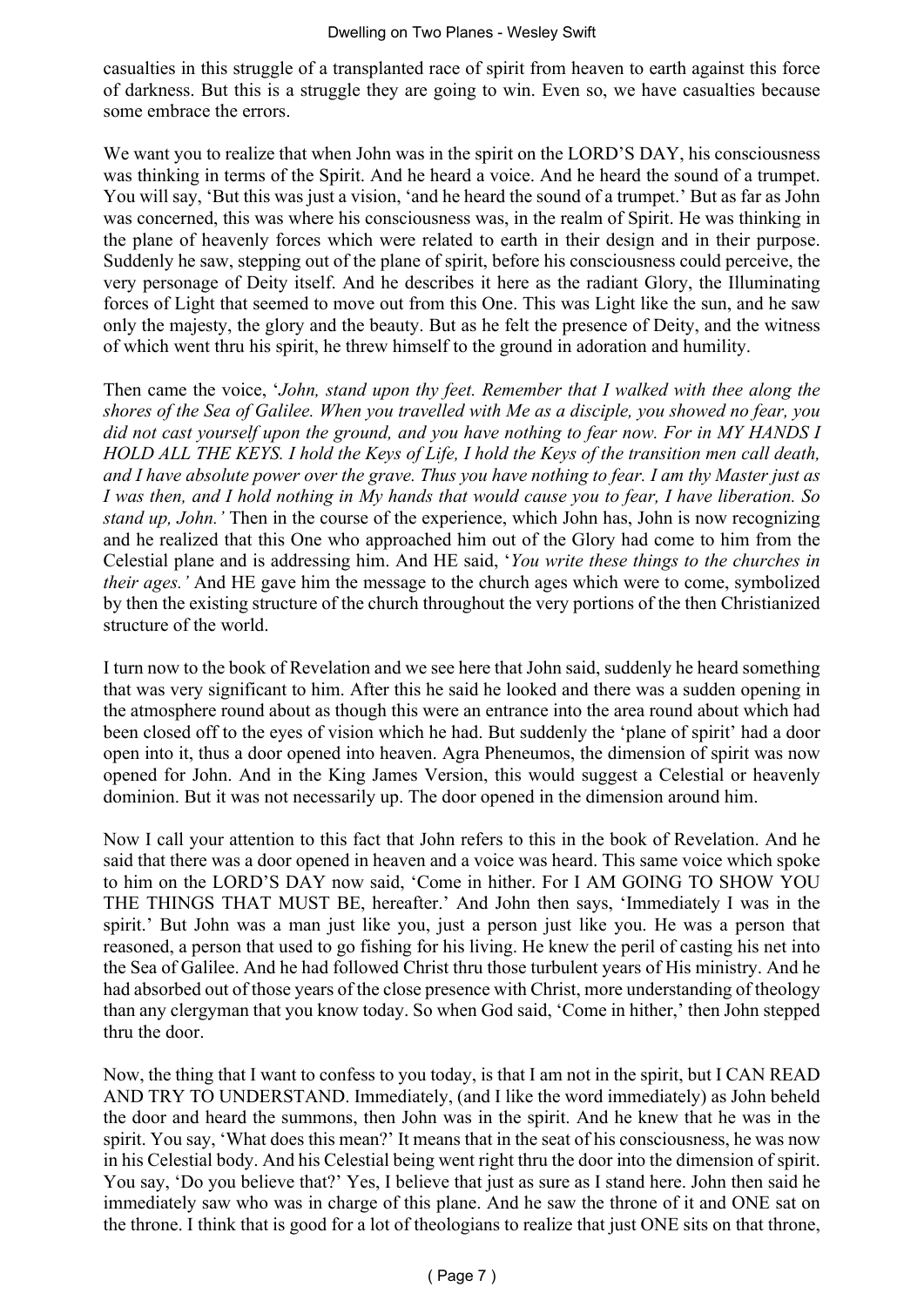for there is not a 'host of 'gods' there. I think that is good for them to see. For they are not going to see 'Three' gods like in Babylonianism and Occultism, that God is ONE Spirit, Soul and Body. HE is still ONE, the man Christ Jesus whom the Apostle Paul writes about in the book of Colossians, the same Christ that John saw in Revelation. All things were made by HIM and without HIM was not anything made which was made. And all things were held together by HIM. He is the author, the Creator of the Universe, and without HIM the energy and form and force has its being. From HIM the very length of light and vibrations has had their great permanent start.

Someone then says, 'Which beginning?' This is the beginning which is in the perimeter of the Universe, you are reading about. For there was never a beginning for God, or the beginning of His creation.

When we behold this, then remember it tells us in Colossians. And this you should always remember, because it is most significant in any understanding of God. But the man Christ Jesus was the exact image of the invisible God. Therefore He not only redeemed us thru His own atonement, with His own blood, for the forgiveness of transgression. "Who is the image of the invisible God, the first born of every creature.' The physical body is the image of the Spiritual body. The spiritual body, Agra Pneumas, creative spirit, father spirit, the spirit is Father of all life, all energy and all substance. And the body it resides in is the body Incarnate. And fullness of God, we read here in the writings of the Apostle Paul, dwelt in the man Christ Jesus. It is all there. The God of Spirit in which His earth consciousness appeals was also with HIM.

Now, I want you to know that you are in the image of God. Among the mysteries and allegories written by Moses in the book of Genesis, is magnitude of the statement that this man Adaum was a begotten issue. He was not created. For there are two creations in the book of Genesis. There are created beings in the world and there is issue that came out of God, Adam is God's Issue. Thus you are children of God born of incorruptible seed that lives and abides forever. Adam then was also the child of the physical substance after this physical creation and thus you are also the children of Adam after the flesh. The Apostle Paul makes this declaration as well. You are the children of God after the Spirit. And you are the children of Adam, the offspring of God after the flesh. And because of the violation of the principal of the basic law which was given to him, death came upon Adam's flesh and you have inherited that process, and you have inherited that death. But the spirit which resides in you, this spiritual seed which is in side of you does not inherit death because the light of God, Himself, never dies. I think that when we finally recognize that spirit of the eternal, that we are children of Eternity. And just for a moment remember all the things which the spirit could bring to our remembrance, and realize what the Bible has to say about it. I could produce for you great columns of passages which show that you were with the Father before the world was framed, and the things which you should understand and know, but you do not remember in your physical consciousness. But that spirit brain remembers, but the soul consciousness does not remember. And it lost the connection in the day it violated Divine law way back in the Eden connection.

We will not discuss too much of that phase of the subject because this is not what we are talking about today. We are talking about you as a people and you as a dweller in two planes and the Celestial consciousness which is in contact with God. And you can move your consciousness into the Celestial realm for Celestial wisdom and vision, and for the understanding of every secret think that you want to know. And you can also live by the senses and obscure to some extent, by never probing or reaching for this great wisdom of God.

Never has there been a period when it was important for us to realize that it is only the law of the spirit which is the law of the spirit of Christ, and if you understand this law of the spirit of Christ, then I shall make you free from the law of sin an death. Thus there are two kinds of people and you as a two fold being live in a world of unlimited capacity.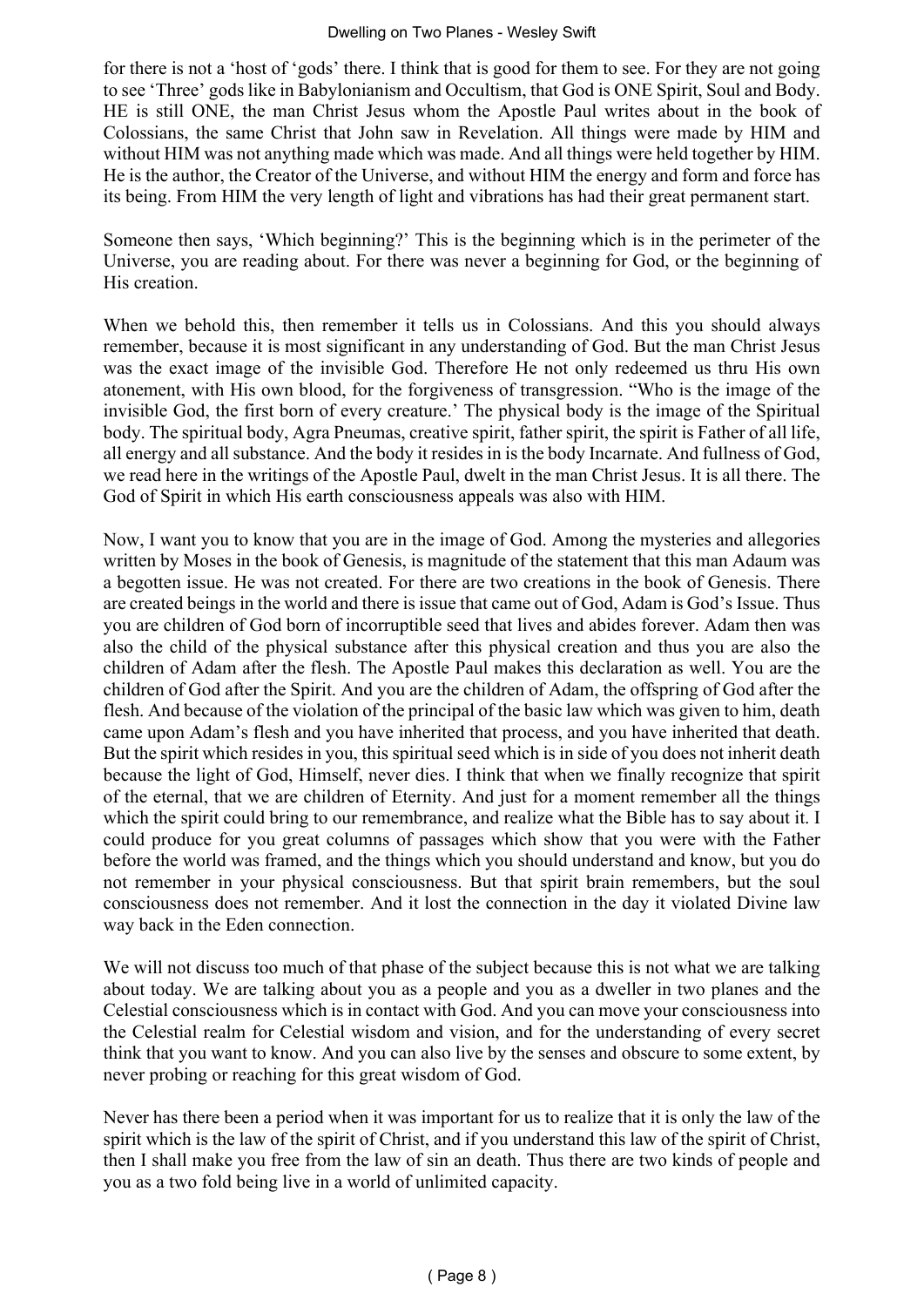I want you to know that whereas all the sons of Adam inherited death. And Paul tells us that by Adam came death. And the second Adam which was another embodiment of God's Life Spirit, by birth came Light. Thus in Adam all the sons of God knew death, but in Christ all the sons of God know Life and know it Eternally. But at no time did the spirit ever die. You say, 'What is this talking about?' The fact remains that the consciousness of men resident in their physical body were not able to sustain and provide for the new mortality. But let me assure you that when the Children of God, dwellers in bodies of flesh, and turned loose in being, that even this mortal can put on immortality. And no physical body enveloped with the Glory of Spirt can die. This is a part of the mystery of why Christ took on a body of flesh just exactly as the children of God. In the 2nd chapter of Hebrews, you are told that now the children of God are bodies of flesh, having come by the gateway of natural birth. Then HE took the same thing. He could have enveloped Himself with the Glory, it belonged to Him. It was resident within the power within Him. But He did not allow it to envelop that body until He had finished His work in Calvary.

Now, the Jews thought that they had killed HIM. Their animosity was an emblem of all their animosity toward God who was going to bring the world back into its proper relationship with law and righteousness. In the ignorance and the gloom and darkness, and evil they fought against their own best destiny.

But when they Crucified HIM, they thought they had did it. They did not realize that if He had come to earth enveloped in HIS Glory, that Calvary could not kill HIM. They did not know that when mortal is enveloped in Glory that mortal has Immortality. They did not know that the Celestial being in HIM had the power to envelop this physical body in such glory that nothing could have touched HIM. But HE left this Glory aside until He finished His work. He committed His own life consciousness from His body, sending His Celestial Spirit back into the Plane of Eternity. Then after He had finished His ministry preaching to the sons of Adam in the Netherworld, He broke the power of all the forces of darkness and superstition for all times. Emptied all of men's superstitions and perdition in one single move. And brought forth all the sons of Adam triumphantly by the power of His Resurrection. And He came forth enveloped in Light. But He was always dwelling in two planes and had not used all of the power of the force of which the Universe is held together. And in the times when His enemies were seeking to stone Him, then you just read the book of John, just to read about the attitude of His enemies.

Every time the Christ declared a great truth, or every time the evil forces which were usurping the power in the temple came in contact with His truth, they took up stones to stone HIM, and they plotted as to how to kill HIM. They got Him down in the treasury room of the temple, and they thought they had lured Him there. But He knew their hearts before He went. And they had stones there with which to kill HIM. That was the B'nai B'rith of His day. In the hour that they planned His extinction, suddenly this was not the day and this was not the time. For when they picked up the stones, they could not find Him. He had stepped right out of the dimension, as far as they were concerned. You say, 'He was a man among men, so how did He do it?' That law had never been changed. For He knew how to move in and out of either plane at anytime. He knew how to move in the spirit, until there was no visible body for them to destroy. Strangely enough, they could not believe this. For the doors were shut. They thought they had blocked off His escape. But they could not find Him. Then in comes one of their temple soldiers and he said, oh, if you are looking for Jesus, He is outside talking to the people.' This was before His Crucifixion. This was before HIS Resurrection. Can you believe that?

You know, that Rome was pretty hard hearted. Rome never paid much attention to tradition. They only reported what to them, was pretty well established facts and the price increased, and the very enemies of Christ, Himself, had reported this situation and it had caused them some fear.

Now, I want to show you that not only was Christ recognizing and was conscious of His power and authority, but He was fully aware HE was before Abraham. He was the Eternal One. Then to make this clear to His disciples, He said, 'Before Abraham, I AM.' He made it rather clear to all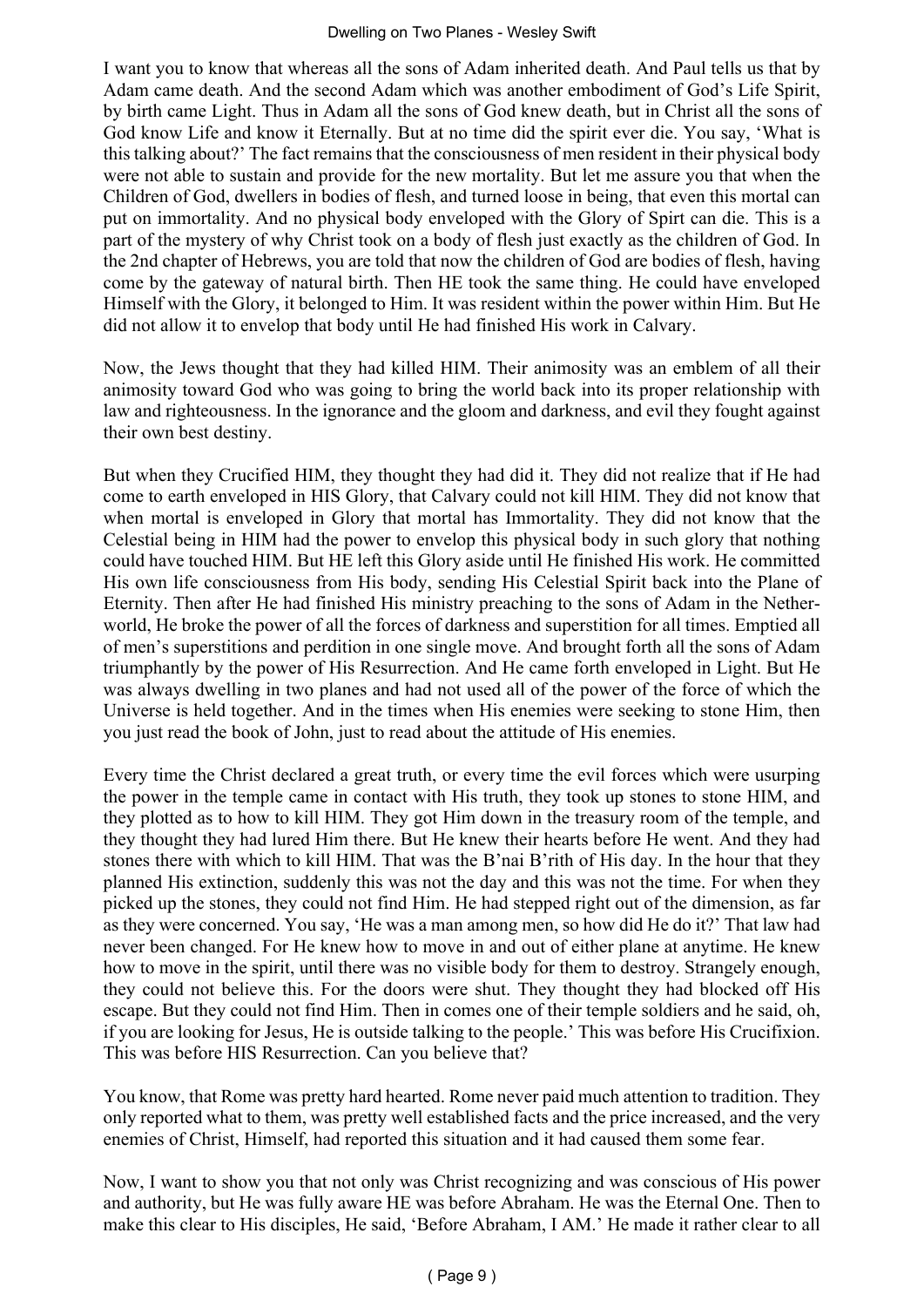those who heard HIM with that remark. And then He said a little more than that. Remember He said He had come down out of the Heavens. He said no man, as that was concerned, could go into the 'planes of spirit' unless they had come out of it. No one could ascend into the heavens unless they had come down out of it. In His majestic prayer in the 17th chapter of John, in His humanism, He reaches out to His Spirit which fills the Universe and holds it together. And He said, all of these, His children, were the Sheep of His pasture. This great Evangelistic speech was to reach every corner of the world. And the White race would hear and accept because they were His household. He had not lost any of them.

Now, listen to the humanism that addresses the spirit. *"Holy Father, they are not of this world as I am not of this world. But don't take them out of the world. Keep them in it.*" For the program of God was for the transference of His Celestial children from heaven to earth. And even though in this veil flesh, with the natural reasoning which might not remember yesterdays, but by the spirit this can be brought to your remembrance. Every once in a while Jesus talks from this Spirit knowledge of Eternity. As He was talking to His disciples, He said that it was going to be necessary that He go away: 'In a little while I go away.' And the disciples at that moment, were not as alert to all of the things that they were going to know in the future, but He said, 'therefore I go away, and as I have told you, in My Father's house are many mansions.' (These are dwelling places of the consciousness of spirit.) If this were not so I would have told you. But I am going to go away.' Then He said, 'Whither I go you know, and the way you know.' But they did not remember that. So they turned around and they said, 'Whither do you go and how do you get there?' That is just about what 95% of the Christians would say today. If you say, where are we going, you know, and the way you know, and they would say, but I do not remember anything about it. That is true. But I will also tell you that I have kinsmen who have come and gone and they did not understand it. I have kinsmen who left to us a great message. For I want you to know that John went into the dimensions of spirit with all of his faculties. He said, 'I saw, I stood on the sands of the sea,' A Celestial dimension. But he was there. He said, 'I saw, I beheld, I heard.' There is not one single thing which you can do in the physical world that John did not do there in that whole time in dimension which is different than this one and apparently all the equipment you need to dwell in Celestial planes, John had.

I want to call your attention to the Apostle Paul's words in the 12th chapter of II Corinthians, where he said, 'Now it is not expedient for me to Glory.' It is pretty hard for a son of God, who not only knows that he is a son of God, not to sound it out, to say as John said, or what Paul said. But everyone who gets into the plane of spirit and gets back, has a lot to tell you. John says, 'We are the sons of God, but it does not appear that we are, but we are the sons of God now.' Then the Apostle Paul says in the book of Romans, 'His spirit bears witness with our spirit that we are the sons of God.' And this entails a greater power than people round about possess. For the whole creation is just waiting for the sons of God to prove that they are sons of God with Divine power. Then the Apostle Paul said, it is not expedient for me to Glory, but sometimes I have to just let the light sign out anyhow. But this he said is what I am going to do anyhow, I am going to come to some visions that came from the Eternal. He said, I know a man in Christ, about fourteen years ago, and he is talking about himself. He is not trying to be coy, but other translations show it better than this one. But 'whether in the body or out of the body, I cannot tell, but God knows.' But such a one was caught into the third heaven. In fact, if you read the Apocalypse of Paul, before he got thru, he had gone into seven of them.

Now, if there is anything important for you to realize, it is that a man like the Apostle Paul, one of the best educated ones we had in Biblical times, who could write into any of the various variations of the Greek language. He wrote classical Greek. And he wrote also to the Corinthians, and the Ephesians, two different catagories of Greek at the same time. He had no problem in writing to the Colossians. And he wrote in Latin to those in Rome. He wrote the book of Hebrews in Hebrew. There was not anything in the temporary linguistic realm and in the knowledge of philosophy and the theology of his day that had not been studied by the Apostle Paul. As he spoke on Mars Hill, he quoted Plato like a student of Plato. And Plato was quoting Enoch who had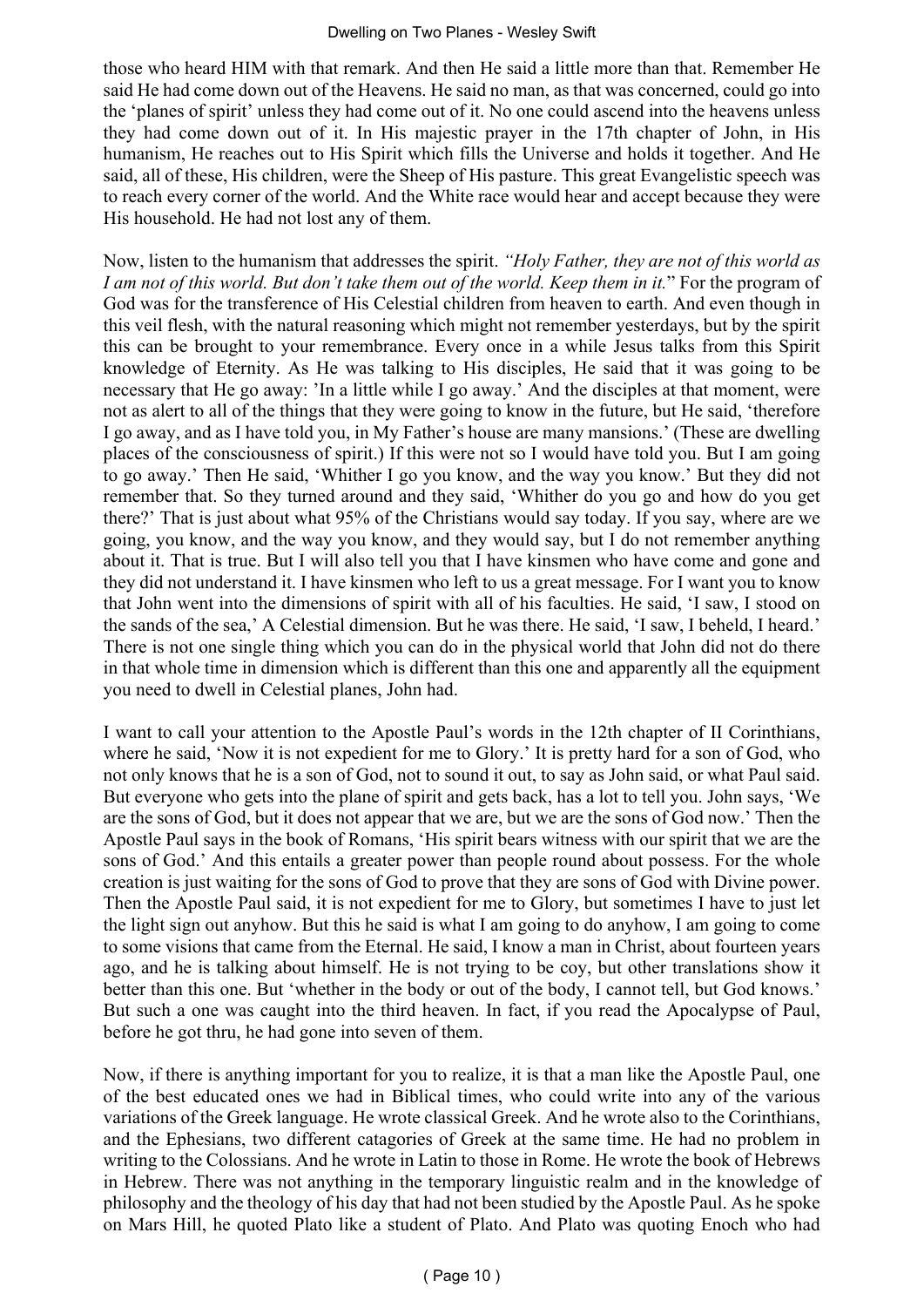taught him so much. Thus Paul was just quoting both. In fact, if you do not know who the Greeks were, the Philippians were also a part of the great White race. And that is why the Apostle Paul said, 'All of our fathers came thru the same waters, and all of them ate the same manna.' And all of them, my friends, drank out of the same ROCK. It is most significant then for us to realize that the Apostle Paul became one of the chief Apostles to the church. Although he said that he did not like that what he had to tell, is not in men's wisdom.

Now, there is one very significant thing. The whole structure of the Christian church finds its roots deep in the sands of knowledge and Grace largely built on little nuggets which are scattered thru the Epistles of the Apostle Paul. And the Apostle Paul could not tell you anything any other man could not have told you except he had an experience. Everything you have in this Bible which it is talking about, has been someone's experience. It is something that God or His Holy Angels or His ministering Spirits or your Celestial brothers told them. Because otherwise, anyone can see all there is around them to touch, taste and handle and feel. Africa can do that and Asia can do that. But they do not have the vision to build great civilizations and culture. Let me tell you something. The Apostle Paul said, 'I could not tell whether in the body or out of the body.' That to me is very interesting because it means that the Celestial planes are so much like this one in their dimensions, except the physical plane is an expression of the Celestial plane as far as the consciousness is concerned, as to the individual. Of course, I know that the physical world is not like the heavenly world or we would not have been told to pray, 'Thy Kingdom come thy will be done, in earth as it is in heaven', unless He wanted this one to become more like that one.

I know that the perversions of truth and the mongrelisation of life and societies and the attempts to change things as they were, to disintegrate this flow as evil does, has reduced the status of the earth scale below that of any other creation in the Universe. But I know the Grace of my Father. And He says that this is one of the best things that even happened. You say, 'How do I know?' He does not say in the scriptures that He is going to replace you, or bring against you a judgement. I am going to tell you something. You could never have appreciated the difference between good and evil. You would never have known when things were right if you did not know when they were not. Do you know that the whole Universe has learned the evaluation of righteousness. So you know that they have learned the value of God's Grace. That He can even reach out with Grace to any force which is against Him, then with that creative overflow of love, put it back in order. You say, 'But how is He going to accomplish this?' It is in the process. You will never reach the magnitude of your Father's nature until you can understand that there is nothing in this Universe which is your inheritance that will not be brought back into synchronization with His and His thought and purpose. I am going to tell you this. God is not going to lose anything, absolutely nothing. God has never been lost at any time, you know. People get lost because they do not know where they are. They think they know but they are out of relationship with where the Father is. Some of these people are like the Indian who says, 'I am not lost, the wigwam is what is lost.' He knew where he was, but he did not know of the relationship to shelter and to food. And when shipped to a relocation centre he was lost.

People think that being lost is because you do not say the right word, if you don't say the right formulas right now before some accident happens, or you are caught with some deadly disease then you are off course for ever and ever. And you are going to be punished in some evil fortress of deity. Some faces become red and then more red when I say that. But you should not let your faces give you away when I say that. But that is pretty primitive theology that you are hanging on to. The more you know about God the bigger He becomes. The more you know about God then you realize that is not the nature of God. If He had wanted to do something like that He would never have redeemed the earth to begin with. When a man is lost the worst situation he can be in, is by the error of his thinking and the way he operates. There are hells alright, there are catastrophes and troubles, and wars alright that sweep the world because it is out of adjustment with Divine law and the principals of God. But the world will never find its way out, for this must come thru the children of His Spirit, reactivated in their spirit, regenerated in their consciousness by this spirit. Talk about regeneration, you have to have light before you can regenerate it. Talk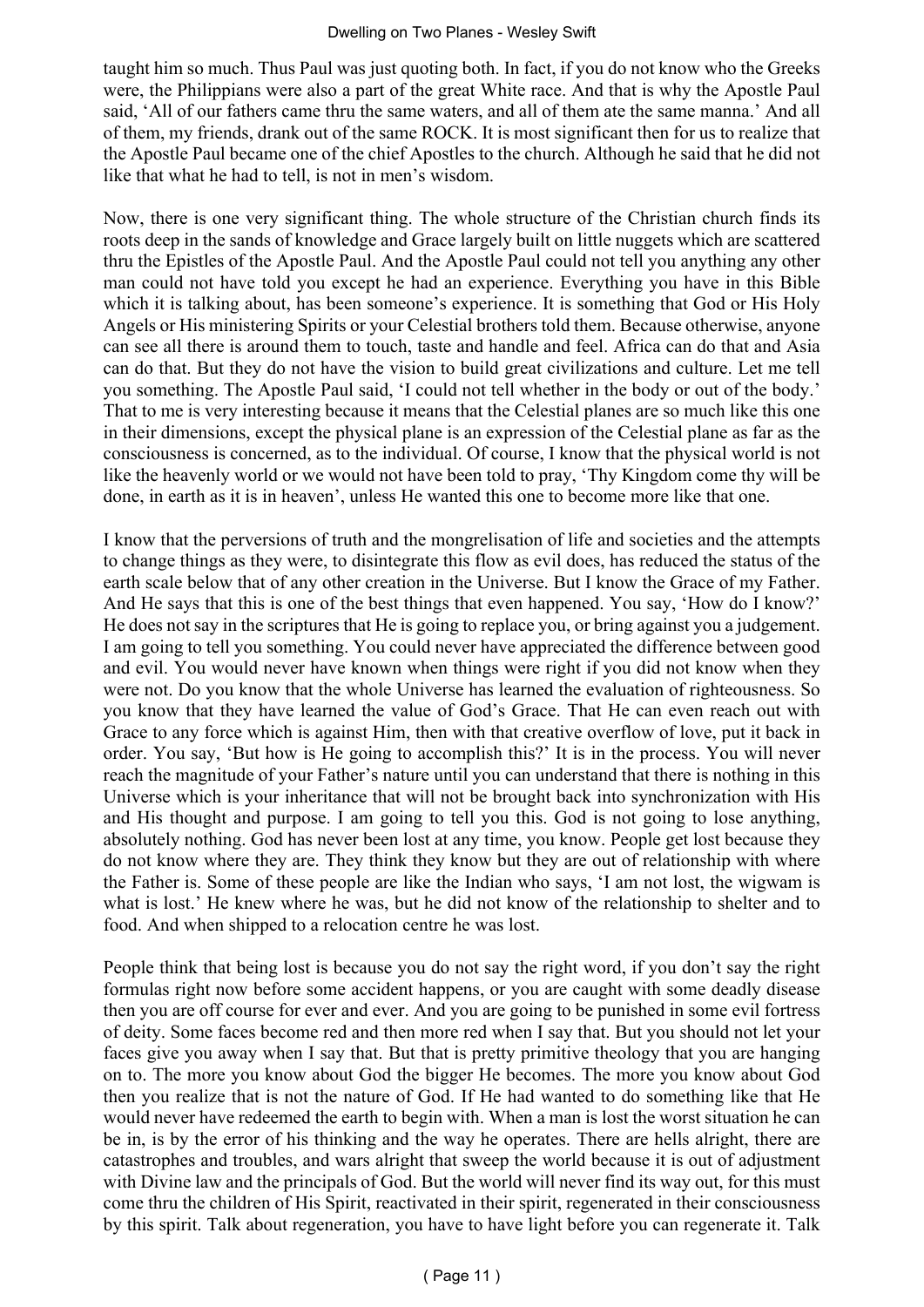about spiritual knowledge and understanding, but you have had to have had it before its conscious work can be renewed to you. It is the renewing of your mind. It is regeneration. It is restoration. It is the great purpose of God to put it back in order.

I want you to know this today. The Apostle Paul tells of his experience whether he was in the body or out of the body, he could not tell, but God know, but I went into the third heaven. He says, 'I went thru this experience and I could not tell whether I was in the body or out of the body, but God knows. However, I was in paradise. And I heard unspeakable words for the earth plane at this time. I heard things which are not lawful for me to utter now, but things which they would say were against the law if I told you.'

Let me tell you something. Paul pretty well knew who was running things on earth in his day. And he knew that there were a great many things that if you said them, the Jews would put you to death because it exposed their falsehoods. They tried to put Christ to death because of what He knew. I want you to know today, there area a lot of things the World Order would like to make unlawful for you to utter. If you were to declare all of the things out of the full perspective of the Kingdom of God, and of the powers which are against it, and then tried to get on the air with it, you will discover that you do not have freedom of speech. Some people as they try to declare the truth as they find it, lose their air waves. Oh, they are not bad people, they are just declaring God's truth. But it is unlawful to declare some of these things in earth. Then there are some people who have advanced and God said that He would activate their minds, and they would declare leadership over the masses, and bring them to the point where God is going to lead them until they fulfil the destiny which God has ordained.

Listen. God stood before men and told them things. And then one day God said now there are other things which I could tell you, but you could not understand or bear it now. Jesus said that to some of His own disciples. But He could not tell them because they could not bear it then. But now almost 2000 years later, we can bear it. Because a lot of things have happened since then, including the great endearing spirit, the great unusual phenoma of the energy of spirit descending upon men out of dimension round about. And it happened at Pentecost, an aura of abiding overflowing of power coming to the children of God from that day to this.

We stand on the edge of one of the greatest manifestations in all history. When the 'Latter rain', calling what He did at Pentecost, the 'former rain', is going to be unharnessed energy or power to accomplish some purpose. We do not begin to have the time to touch the capacity of this dwelling in two planes. But we have touched on the fact that John walked thru the door into the plane of spirit. And the Apostle Paul was carried into the third heaven as we have learned from his Apocalypse. And he did not know whether he was in the spirit or the body.

I want to tell you about Ezekiel. And it starts out in the first chapter of Ezekiel telling about the mighty experience he had with the great whirlwind and the great circular objects, and the great hosts of heaven which came down on the plane in front of him. You know all the people who describe flying saucers think they have discovered a new thing, because the fast vehicle of space in two planes seem to follow a certain design. And let me tell you something. It is possible for the 'plane of spirit' and the forces that live there, and for the Saints, the believing offspring of the MOST HIGH GOD, the ones who dwell in light. Thus the Apostle Paul said, 'We have an inheritance with the Saints who are the believing offspring, who by the way dwell in light.' And the Apostle Paul knew that the was one of the Saints who dwelt in earth. And he knew that he was like the Saints in earth. But now they dwell in darkness. And the Saints who are in the HEAVENLIES, ARE DWELLING IN LIGHT. And there is quite a subject in that which we will take up one of these days. And he recognizes that they have vehicles and he tells about this in his Apocalypse, about their coming and going. And Enoch also told us this. But I am just referring to the fact that they came down suddenly visible to the eyes of Ezekiel. And he saw these circular objects come down and settle on the planes. And he saw these living creatures get out. But the thing which interests me is that God starts to talk to Ezekiel. And then it says here, 'Suddenly the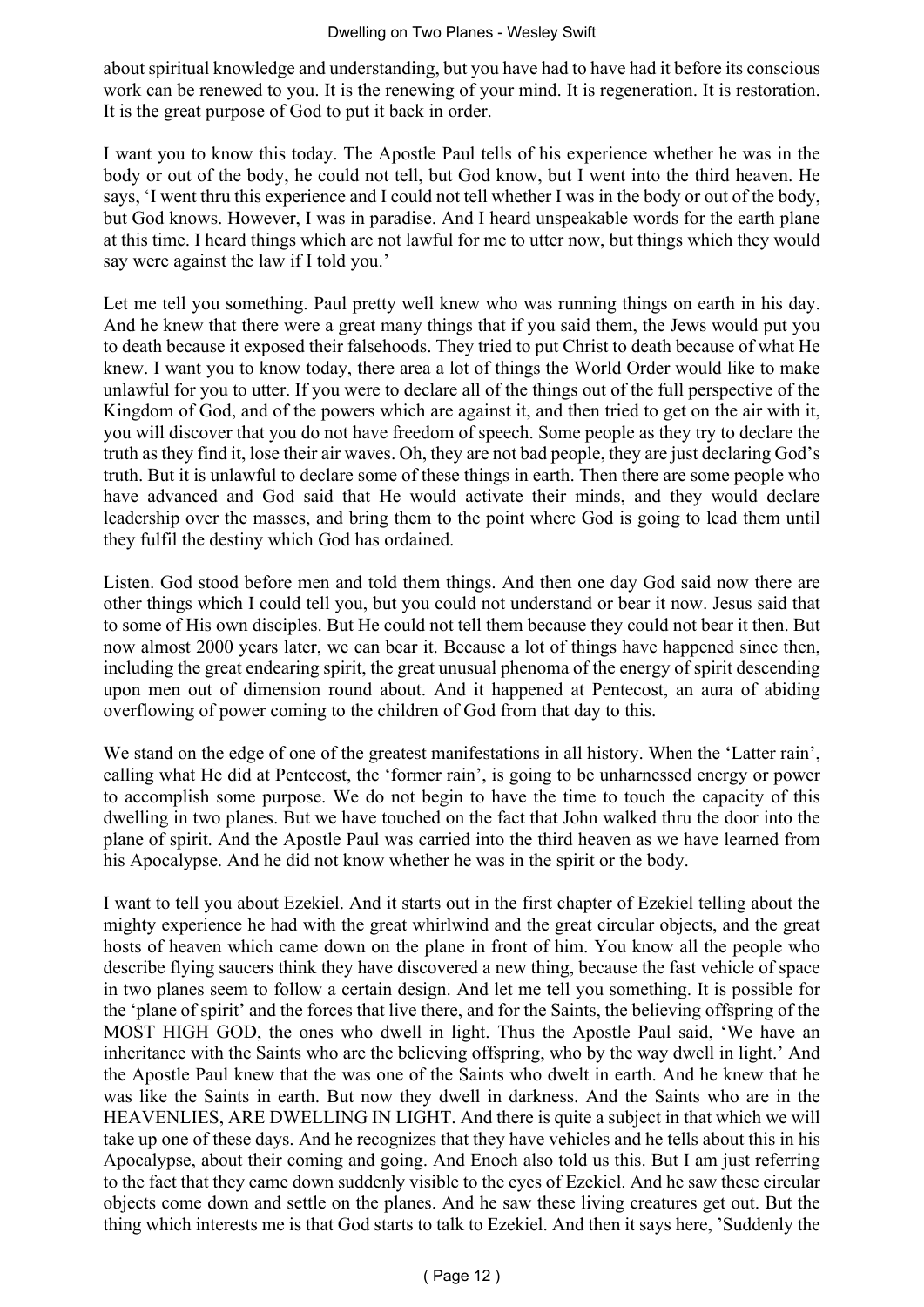#### Dwelling on Two Planes - Wesley Swift

spirit took me and said, we are going to use you as a prophet, but we are going to give you an education first.' There are some things here in Ezekiel that you do not remember. And I am going to show you. But it says here that the spirit took me and I heard the great rushing noise which I heard when the ships came together. And I heard the voice say, 'Blessed is the Glory of YAHWEH in His place.' I heard the noise of the wings, and the great noise of the wheels, in these great circular objects. And the noise was like the great rushing of something thru the air. And Ezekiel said, 'the spirit lifted me up and took me away, but I was sort of bitter, for I wanted to stay here.' So Ezekiel did not want to do this job. He did not want to go. He did not want to learn and then come back and tell the people maybe what they did not want to hear. He said, 'the spirit not only did this, but I felt this bitterness in the seat of my spirit, and they landed me over by the river Chebar (the great river Euphrates), to them who were in captivity. And I dwelt there, and I sat there, and I was astonished at the things that I saw there as I sat there for seven whole days. Then at the end of the seven whole days, the word came, "Son of man, I have made thee a watchman on the wall." And then they returned him and he could not tell whether he had been in the body or out of the body.

Someone said, 'What do they need ships for?' Well, ships are just a vibratory plane. And they use all kinds of things in the 'plane of spirit.' In fact, remember that when Elijah prayed that the spirit would open the eyes of his servant, at the time when the great armies of Assyria were around the encampment of Israel, he say there the great armies and their Celestial chariots. And as he saw this great Celestial army standing by in the Celestial planes, their vibrations and powers were so great that at the command of the prophet there was a blindness which came over the enemy of God's people and they never got to destroy and they never got their sight back until the prophet let them have it back.

I see we haven't the time to finish this subject. But I want you to know this. The power which belongs to the people of God, because they not only dwell on two planes, but when they learn this they tape into unlimited power. And you do it sometimes in the subconscious pattern, and you do it because the truth gives you the vision which you operate under. But you have unlimited power which can do all things. You can bind the enemy. But that power unleashed on you out of the spiritual force of your background, and your Celestial consciousness, is going to become master. And the law of spirit dwelling now in these physical bodies in which you now reside, is going to be, 'Thy Kingdom come, thy will be done on earth as it is in heaven.' And the laws are not going to be applied in earth and they will come out of you. And you are going to see that the world obeys them.